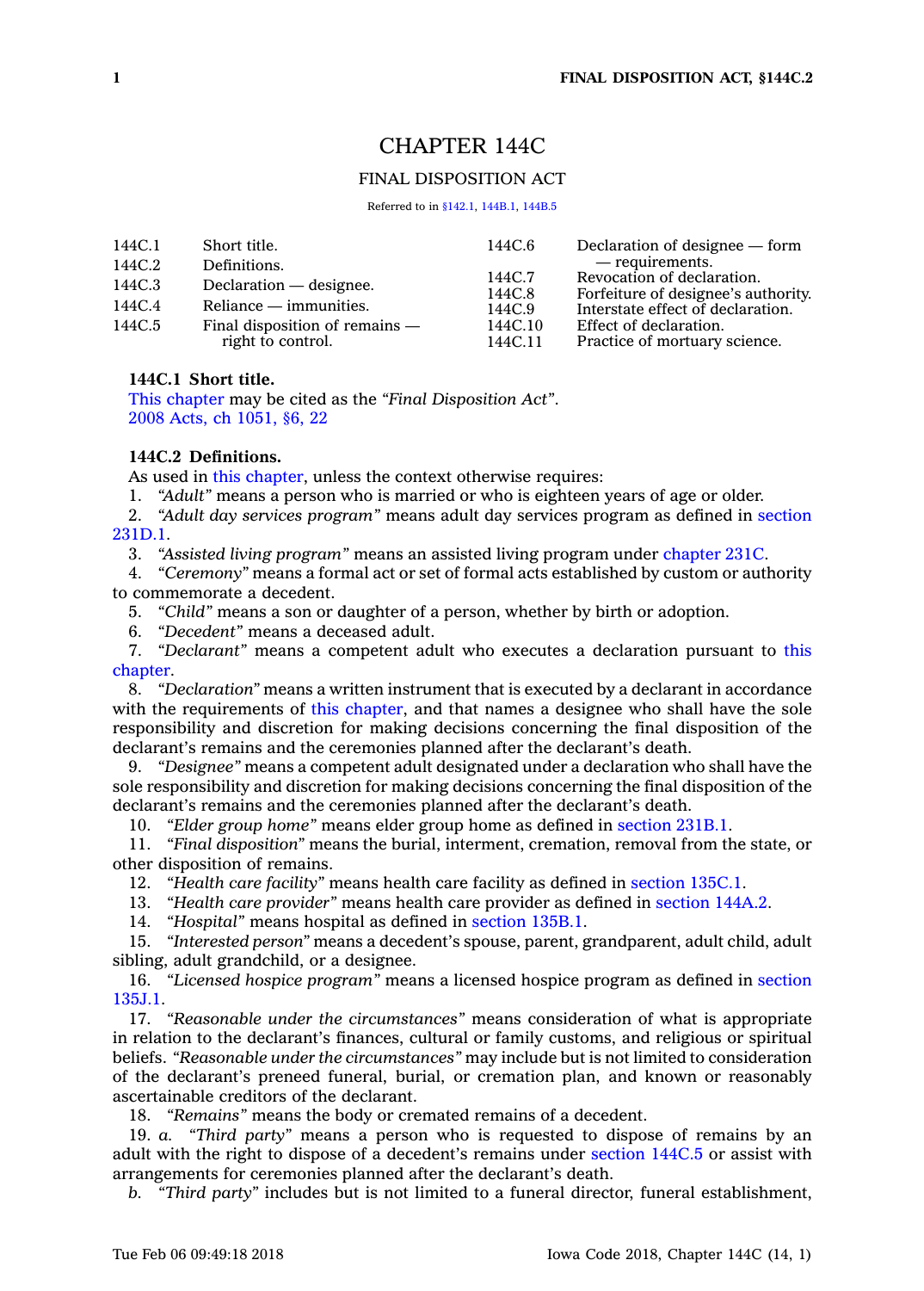cremation establishment, cemetery, the state medical examiner, or <sup>a</sup> county medical examiner.

2008 Acts, ch [1051,](https://www.legis.iowa.gov/docs/acts/2008/CH1051.pdf) §7, 22; 2009 [Acts,](https://www.legis.iowa.gov/docs/acts/2009/CH0133.pdf) ch 133, §45; 2017 [Acts,](https://www.legis.iowa.gov/docs/acts/2017/CH0030.pdf) ch 30, §2, 4 2017 amendment to subsection 8 applies to declarations executed on or after July 1, 2017; 2017 Acts, ch 30, §4 Subsection 8 amended

#### **144C.3 Declaration — designee.**

1. A declaration shall name <sup>a</sup> designee who shall have the sole responsibility and discretion for making decisions concerning the final disposition of the declarant's remains and the ceremonies planned after the declarant's death. A declaration may name one or more alternate designees and may include contact information for the designees and alternate designees.

2. A declaration shall not include directives for final disposition of the declarant's remains and shall not include arrangements for ceremonies planned after the declarant's death.

3. A designee, an alternate designee, and <sup>a</sup> third party shall act in good faith and in <sup>a</sup> manner that is reasonable under the circumstances.

4. A funeral director, an attorney, or any agent, owner, or employee of <sup>a</sup> funeral establishment, cremation establishment, cemetery, elder group home, assisted living program, adult day services program, or licensed hospice program shall not serve as <sup>a</sup> designee unless related to the declarant within the third degree of consanguinity.

5. This [section](https://www.legis.iowa.gov/docs/code/144C.3.pdf) shall not be construed to permit <sup>a</sup> person who is not licensed pursuant to [chapter](https://www.legis.iowa.gov/docs/code//156.pdf) 156 to make funeral arrangements.

2008 Acts, ch [1051,](https://www.legis.iowa.gov/docs/acts/2008/CH1051.pdf) §8, 22; 2008 Acts, ch [1191,](https://www.legis.iowa.gov/docs/acts/2008/CH1191.pdf) §124; 2009 [Acts,](https://www.legis.iowa.gov/docs/acts/2009/CH0133.pdf) ch 133, §46

## **144C.4 Reliance — immunities.**

1. A designee or third party who relies in good faith on <sup>a</sup> declaration is not subject to civil liability or to criminal prosecution or professional disciplinary action to any greater extent than if the designee or third party dealt directly with the declarant as <sup>a</sup> fully competent and living person.

2. A designee or third party who relies in good faith on <sup>a</sup> declaration may presume, in the absence of actual knowledge to the contrary, all of the following:

*a.* That the declaration was validly executed.

*b.* That the declarant was competent at the time the declaration was executed.

3. A third party who relies in good faith on <sup>a</sup> declaration is not subject to civil or criminal liability for the proper application of property delivered or surrendered in compliance with decisions made by the designee including but not limited to trust funds held pursuant to [chapter](https://www.legis.iowa.gov/docs/code//523A.pdf) 523A.

4. A third party who has reasonable cause to question the authenticity or validity of <sup>a</sup> declaration may promptly and reasonably seek additional information from the person proffering the declaration or from other persons to verify the declaration.

5. The state medical examiner or <sup>a</sup> county medical examiner shall not be subject to civil liability or to criminal prosecution or professional disciplinary action for releasing <sup>a</sup> decedent's remains to <sup>a</sup> person who is not <sup>a</sup> designee or alternate designee.

6. This [section](https://www.legis.iowa.gov/docs/code/144C.4.pdf) shall not be construed to impair any contractual obligations of <sup>a</sup> designee or third party incurred in fulfillment of <sup>a</sup> declaration.

2008 Acts, ch [1051,](https://www.legis.iowa.gov/docs/acts/2008/CH1051.pdf) §9, 22

#### **144C.5 Final disposition of remains — right to control.**

1. The right to control final disposition of <sup>a</sup> decedent's remains or to make arrangements for the ceremony after <sup>a</sup> decedent's death vests in and devolves upon the following persons who are competent adults at the time of the decedent's death, in the following order:

*a.* A designee, or alternate designee, acting pursuant to the decedent's declaration.

*b.* The surviving spouse of the decedent, if not legally separated from the decedent, whose whereabouts is reasonably ascertainable.

*c.* A surviving child of the decedent, or, if there is more than one, <sup>a</sup> majority of the surviving children whose whereabouts are reasonably ascertainable.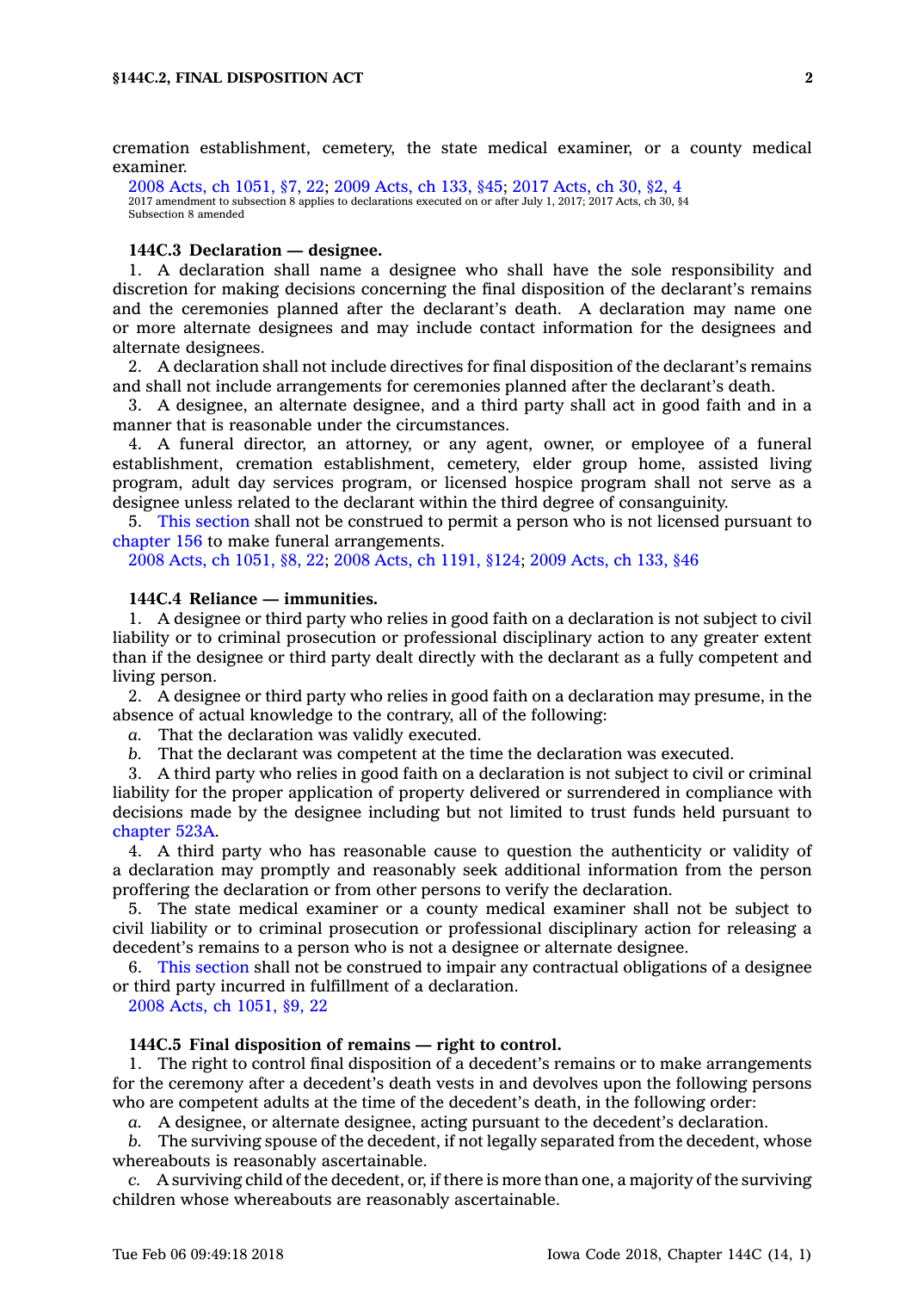*d.* The surviving parents of the decedent whose whereabouts are reasonably ascertainable.

*e.* A surviving grandchild of the decedent, or, if there is more than one, <sup>a</sup> majority of the surviving grandchildren whose whereabouts are reasonably ascertainable.

*f.* A surviving sibling of the decedent, or, if there is more than one, <sup>a</sup> majority of the surviving siblings whose whereabouts are reasonably ascertainable.

*g.* A surviving grandparent of the decedent, or, if there is more than one, <sup>a</sup> majority of the surviving grandparents whose whereabouts are reasonably ascertainable.

*h.* A person in the next degree of kinship to the decedent in the order named by law to inherit the estate of the decedent under the rules of inheritance for intestate succession or, if there is more than one, <sup>a</sup> majority of such surviving persons whose whereabouts are reasonably ascertainable.

*i.* A person who represents that the person knows the identity of the decedent and who signs an affidavit warranting the identity of the decedent and assuming the right to control final disposition of the decedent's remains and the responsibility to pay any expense attendant to such final disposition. A person who warrants the identity of the decedent pursuant to this paragraph is liable for all damages that result, directly or indirectly, from that warrant.

*j.* The county medical examiner, if responsible for the decedent's remains.

2. A third party may rely upon the directives of <sup>a</sup> person who represents that the person is <sup>a</sup> member of <sup>a</sup> class of persons described in [subsection](https://www.legis.iowa.gov/docs/code/144C.5.pdf) 1, paragraph *"c"*, *"e"*, *"f"*, *"g"*, or *"h"*, and who signs an affidavit stating that all other members of the class, whose whereabouts are reasonably ascertainable, have been notified of the decedent's death and the person has received the assent of <sup>a</sup> majority of those members of that class of persons to control final disposition of the decedent's remains and to make arrangements for the performance of <sup>a</sup> ceremony for the decedent.

3. A third party may await <sup>a</sup> court order before proceeding with final disposition of <sup>a</sup> decedent's remains or arrangements for the performance of <sup>a</sup> ceremony for <sup>a</sup> decedent if the third party is aware of <sup>a</sup> dispute among persons who are members of the same class of persons described in [subsection](https://www.legis.iowa.gov/docs/code/144C.5.pdf) 1, or of <sup>a</sup> dispute between persons who are authorized under [subsection](https://www.legis.iowa.gov/docs/code/144C.5.pdf) 1 and the executor named in <sup>a</sup> decedent's will or <sup>a</sup> personal representative appointed by the court.

2008 Acts, ch [1051,](https://www.legis.iowa.gov/docs/acts/2008/CH1051.pdf) §10, 22

Referred to in [§142.1](https://www.legis.iowa.gov/docs/code/142.1.pdf), [144.27](https://www.legis.iowa.gov/docs/code/144.27.pdf), [144.34](https://www.legis.iowa.gov/docs/code/144.34.pdf), [144.56](https://www.legis.iowa.gov/docs/code/144.56.pdf), [144C.2](https://www.legis.iowa.gov/docs/code/144C.2.pdf), [144C.8](https://www.legis.iowa.gov/docs/code/144C.8.pdf), [331.802](https://www.legis.iowa.gov/docs/code/331.802.pdf), [331.804](https://www.legis.iowa.gov/docs/code/331.804.pdf), [331.805](https://www.legis.iowa.gov/docs/code/331.805.pdf), [523I.309](https://www.legis.iowa.gov/docs/code/523I.309.pdf)

Section applies to all deaths occurring on or after July 1, 2008, except that subsection 1, paragraph a, applies only to <sup>a</sup> designee or alternate designee designated in <sup>a</sup> declaration that is executed on or after July 1, 2008; 2008 Acts, ch [1051,](https://www.legis.iowa.gov/docs/acts/2008/CH1051.pdf) §22

#### **144C.6 Declaration of designee — form — requirements.**

1. A declaration executed pursuant to this [chapter](https://www.legis.iowa.gov/docs/code//144C.pdf) may but need not be in the following form:

> I hereby designate ........................................ as my designee. My designee shall have the sole responsibility for making decisions concerning the final disposition of my remains and the ceremonies to be performed after my death. This declaration hereby revokes all prior declarations. This designation becomes effective upon my death.

> My designee shall act in <sup>a</sup> manner that is reasonable under the circumstances.

> I may revoke or amend this declaration at any time. I agree that <sup>a</sup> third party (such as <sup>a</sup> funeral or cremation establishment, funeral director, or cemetery) who receives <sup>a</sup> copy of this declaration may act in reliance on it. Revocation of this declaration is not effective as to <sup>a</sup> third party until the third party receives notice of the revocation. My estate shall indemnify my designee and any third party for costs incurred by them or claims arising against them as <sup>a</sup> result of their good faith reliance on this declaration.

I execute this declaration as my free and voluntary act.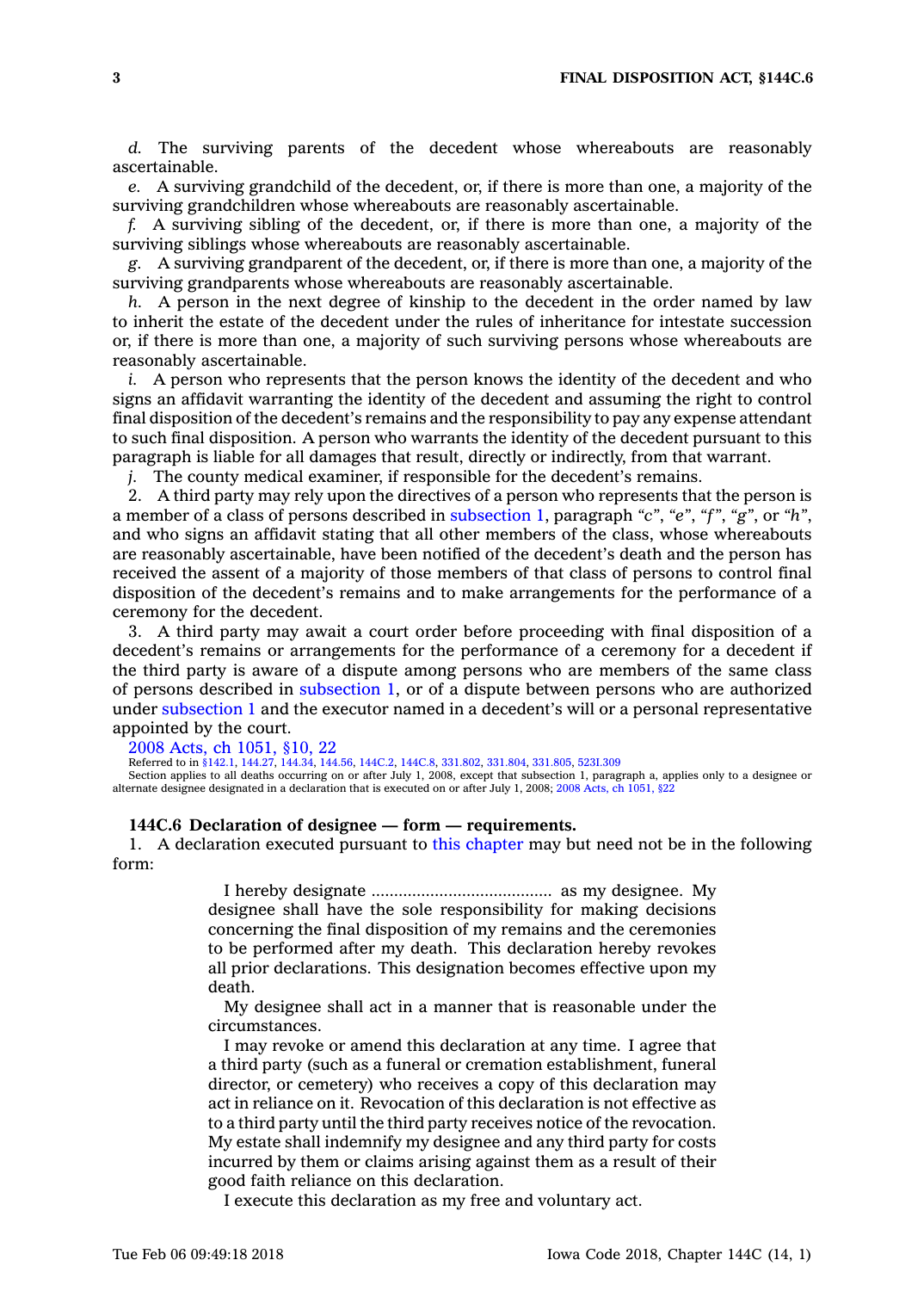#### **§144C.6, FINAL DISPOSITION ACT 4**

2. A declaration executed pursuant to this [chapter](https://www.legis.iowa.gov/docs/code//144C.pdf) shall be in <sup>a</sup> written form that substantially complies with the form in [subsection](https://www.legis.iowa.gov/docs/code/144C.6.pdf) 1, is properly completed, and is dated and signed by the declarant or another person acting on the declarant's behalf at the direction of and in the presence of the declarant. In addition, <sup>a</sup> declaration shall be either of the following:

*a.* Signed by at least two individuals who are not named therein and who, in the presence of each other and the declarant, witnessed the signing of the declaration by the declarant, or another person acting on the declarant's behalf at the direction of and in the presence of the declarant, and witnessed the signing of the declaration by each other.

*b.* Acknowledged before <sup>a</sup> notarial officer as provided in [chapter](https://www.legis.iowa.gov/docs/code//9B.pdf) 9B.

3. A declaration may include the location of an agreement for prearranged funeral services or funeral merchandise as defined in and executed under [chapter](https://www.legis.iowa.gov/docs/code//523A.pdf) 523A, cemetery lots owned by or reserved for the declarant, and special instructions regarding organ donation consistent with [chapter](https://www.legis.iowa.gov/docs/code//142C.pdf) 142C.

4. A declaration for disposition of remains made by <sup>a</sup> service member who died while performing military duty as defined in section 29A.1, [subsection](https://www.legis.iowa.gov/docs/code/29A.1.pdf) 3, 8, or 12, on forms provided and authorized by the department of defense for service members for this purpose shall constitute <sup>a</sup> valid declaration of designee for purposes of this [chapter](https://www.legis.iowa.gov/docs/code//144C.pdf).

2008 Acts, ch [1051,](https://www.legis.iowa.gov/docs/acts/2008/CH1051.pdf) §11, 22; 2010 Acts, ch [1170,](https://www.legis.iowa.gov/docs/acts/2010/CH1170.pdf) §3; 2011 [Acts,](https://www.legis.iowa.gov/docs/acts/2011/CH0047.pdf) ch 47, §8; 2012 Acts, ch [1050,](https://www.legis.iowa.gov/docs/acts/2012/CH1050.pdf) [§39,](https://www.legis.iowa.gov/docs/acts/2012/CH1050.pdf) 60; 2012 Acts, ch [1072,](https://www.legis.iowa.gov/docs/acts/2012/CH1072.pdf) §33; 2017 [Acts,](https://www.legis.iowa.gov/docs/acts/2017/CH0030.pdf) ch 30, §3, 4

2017 amendment to subsection 2, unnumbered paragraph 1, applies to declarations executed on or after July 1, 2017; 2017 Acts, ch 30, §4

Subsection 2, unnumbered paragraph 1 amended

### **144C.7 Revocation of declaration.**

1. A declaration is revocable by <sup>a</sup> declarant in <sup>a</sup> writing signed and dated by the declarant.

2. Unless otherwise expressly provided in <sup>a</sup> declaration:

*a.* A dissolution of marriage, annulment of marriage, or legal separation between the declarant and the declarant's spouse that occurs subsequent to the execution of the declaration constitutes an automatic revocation of the spouse as <sup>a</sup> designee.

*b.* A designation of <sup>a</sup> person as <sup>a</sup> designee pursuant to <sup>a</sup> declaration is ineffective if the designation is revoked by the declarant in writing subsequent to the execution of the declaration or if the designee is unable or unwilling to serve as the designee.

2008 Acts, ch [1051,](https://www.legis.iowa.gov/docs/acts/2008/CH1051.pdf) §12, 22

### **144C.8 Forfeiture of designee's authority.**

A designee shall forfeit all rights and authority under <sup>a</sup> declaration and all rights and authority under the declaration shall vest in and devolve upon an alternate designee, or if there is none, vest in and devolve pursuant to section [144C.5](https://www.legis.iowa.gov/docs/code/144C.5.pdf), under either of the following circumstances:

1. The designee is charged with murder in the first or second degree or voluntary manslaughter in connection with the declarant's death and those charges are known to <sup>a</sup> third party.

2. The designee does not exercise the designee's authority under the declaration within twenty-four hours of receiving notification of the death of the declarant or within forty hours of the declarant's death, whichever is earlier.

2008 Acts, ch [1051,](https://www.legis.iowa.gov/docs/acts/2008/CH1051.pdf) §13, 22

#### **144C.9 Interstate effect of declaration.**

Unless otherwise expressly provided in <sup>a</sup> declaration:

1. It is presumed that the declarant intended to have <sup>a</sup> declaration executed pursuant to this [chapter](https://www.legis.iowa.gov/docs/code//144C.pdf) have the full force and effect of law in any state of the United States, the District of Columbia, and any other territorial possessions of the United States.

2. A declaration or similar instrument executed in another state that complies with the requirements of this [chapter](https://www.legis.iowa.gov/docs/code//144C.pdf) may be relied upon, in good faith, by the designee, an alternate